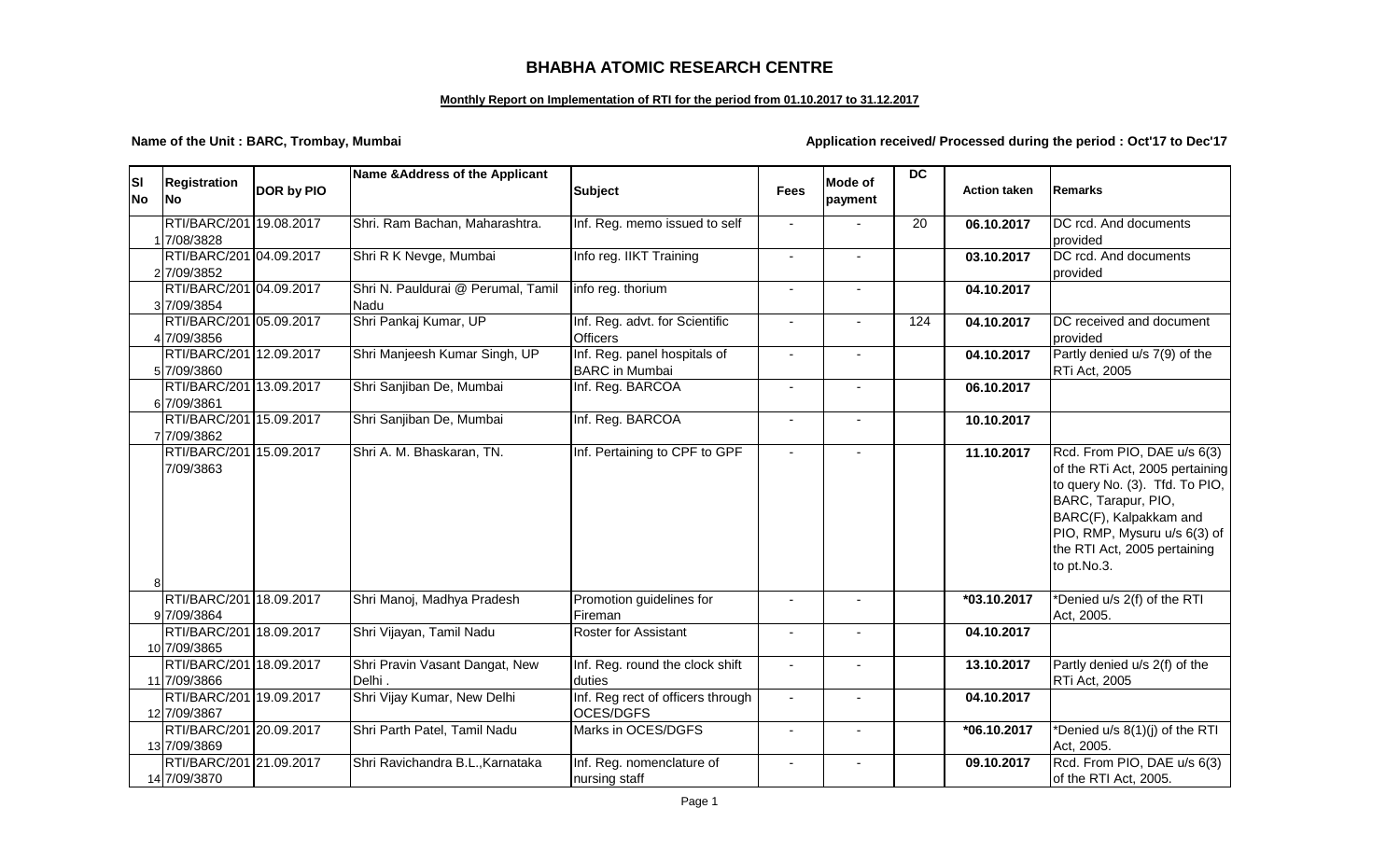| <b>SI</b><br>No | <b>Registration</b><br>lNo l            | DOR by PIO | Name & Address of the Applicant                          | <b>Subject</b>                                                      | <b>Fees</b>              | Mode of<br>payment | <b>DC</b> | <b>Action taken</b> | <b>Remarks</b>                                               |
|-----------------|-----------------------------------------|------------|----------------------------------------------------------|---------------------------------------------------------------------|--------------------------|--------------------|-----------|---------------------|--------------------------------------------------------------|
|                 | RTI/BARC/201 21.09.2017<br>15 7/09/3871 |            | Shri N. Dharmendran, TamilNadu                           | Inf. Reg. manpower in Govt.<br>organisations                        |                          |                    |           | 05.10.2017          | Rcd. From PIO, DAE u/s 6(3)<br>of the RTI Act, 2005.         |
|                 | RTI/BARC/201 21.09.2017<br>16 7/09/3872 |            | Shri Sudeep Kumar R., Mysore                             | Inf. Reg. hospital and Dental<br>Technician                         |                          |                    |           | 12.10.2017          |                                                              |
|                 | RTI/BARC/201 21.09.2017<br>17 7/09/3873 |            | Shri Sanjiban De, Mumbai                                 | Inf. Reg. BSU leave                                                 | $\blacksquare$           |                    |           | 23.10.2017          |                                                              |
|                 | RTI/BARC/201 18.09.2017<br>18 7/09/3874 |            | Shri Bimalendu, Indore                                   | Promotion policy of Scientific<br>and Technical staff               |                          |                    |           | *11.10.2017         | *Denied u/s 2(f) of the RTI<br>Act, 2005.                    |
| 19              | RTI/BARC/201 20.09.2017<br>7/09/3875    |            | Shri Sankalp Sharma, Sikar City                          | <b>Request for BARC</b><br>OCES/DGFS 2016 Interview<br>marks sheet  |                          |                    |           | 13.10.2017          |                                                              |
|                 | RTI/BARC/201 20.09.2017<br>20 7/09/3876 |            | Shri S. Ghan, TamilNadu                                  | Request for full details of<br><b>Scientific Officer Staffs</b>     |                          |                    |           | *13.10.2017         | *Denied u/s 7(9) of the RTI<br>Act, 2005                     |
|                 | RTI/BARC/201 21.09.2017<br>21 7/09/3877 |            | Shri Mukesh, Navi Mumbai                                 | Inf. Reg. SA/C                                                      | $\sim$                   | $\overline{a}$     |           | 10.10.2017          |                                                              |
|                 | RTI/BARC/201 21.09.2017<br>22 7/09/3878 |            | Shri Shahzad Ahmed, Haridwar                             | Inf. Regarding CHSS facility                                        |                          | $\sim$             |           | 10.10.2017          |                                                              |
|                 | RTI/BARC/201 21.09.2017<br>23 7/09/3879 |            | Shri Ram Dev, Wrawatsar.                                 | Inf. Regarding Marks obtained<br>in Pl                              | $\blacksquare$           |                    |           | 11.10.2017          |                                                              |
| 24              | RTI/BARC/201 22.09.2017<br>7/09/3880    |            | Shri Ajay Kumar, Indore.                                 | Inf. Reg Promotion guidelines<br>of Scientific and Techinical staff |                          |                    |           | *11.10.2017         | *Denied u/s 2(f) of the RTi act,<br>2005.                    |
|                 | RTI/BARC/201 25.09.2017<br>25 7/09/3881 |            | Shri Ajay Kumar, Indore                                  | Inf. Reg Station Officer (Fire<br>Service)                          | $\sim$                   | $\blacksquare$     |           | 13.10.2017          |                                                              |
|                 | RTI/BARC/201 26.09.2017<br>26 7/09/3882 |            | Shri Gopal Bahadur, New Delhi.                           | Inf. Reg. payment made to M/s<br>Speed Post Ltd.                    | $\blacksquare$           | $\blacksquare$     |           | 25.10.2017          | Partly denied u/s 8(1)(j) &<br>8(1)(e) of the RTi Act, 2005. |
|                 | RTI/BARC/201 26.09.2017<br>27 7/09/3883 |            | Mrs. Madhavi Heman Desai, Mumbai Inf reg Nursing service |                                                                     | $\blacksquare$           |                    |           | 10.10.2017          |                                                              |
|                 | RTI/BARC/201 26.09.2017<br>28 7/09/3884 |            | Shri B.J. Thakur, Palghar                                | Request for copy of 7th Pay<br>Fixation                             |                          |                    |           | 06.10.2017          |                                                              |
|                 | RTI/BARC/201 26.09.2017<br>29 7/09/3885 |            | Shri B.J. Thakur, Palghar                                | Request for copy of 7th Pay<br>Fixation                             |                          |                    |           | 23.10.2016          |                                                              |
|                 | RTI/BARC/201 26.09.2017<br>30 7/09/3886 |            | Shri Shashi Kant, Mumbai.                                | Ing. Pertainng to legal<br>documents                                |                          |                    |           | 25.10.2017          |                                                              |
|                 | RTI/BARC/201 28.09.2017<br>31 7/09/3887 |            | Shri Sanjay Likhar, Indore                               | Inf. Pertaining to CHSS facility                                    |                          |                    |           | *06.10.2017         | *Denied u/s 7(9) of the RTI<br>Act 2005.                     |
|                 | RTI/BARC/201 28.09.2017<br>32 7/09/3888 |            | Shri Shashi Kant, Mumbai.                                | Inf. Pertaining to legal case                                       |                          |                    |           | 23.10.2017          |                                                              |
|                 | RTI/BARC/201 28.09.2017<br>33 7/09/3889 |            | Shri Pankaj Kumar, UP                                    | Inf. Pertaining to Adv. Reg.<br>Stipendiary Trainee(Cat-I)          | $\overline{\phantom{a}}$ |                    | 60        | 24.10.2017          | DC rcd & documents<br>provided.                              |
|                 | RTI/BARC/201 28.09.2017<br>34 7/09/3890 |            | Shri Sumit Kumar Mourya, UP                              | Inf. Pertaining to OCES/DGFS                                        | $\sim$                   | $\blacksquare$     |           | 13.10.2017          |                                                              |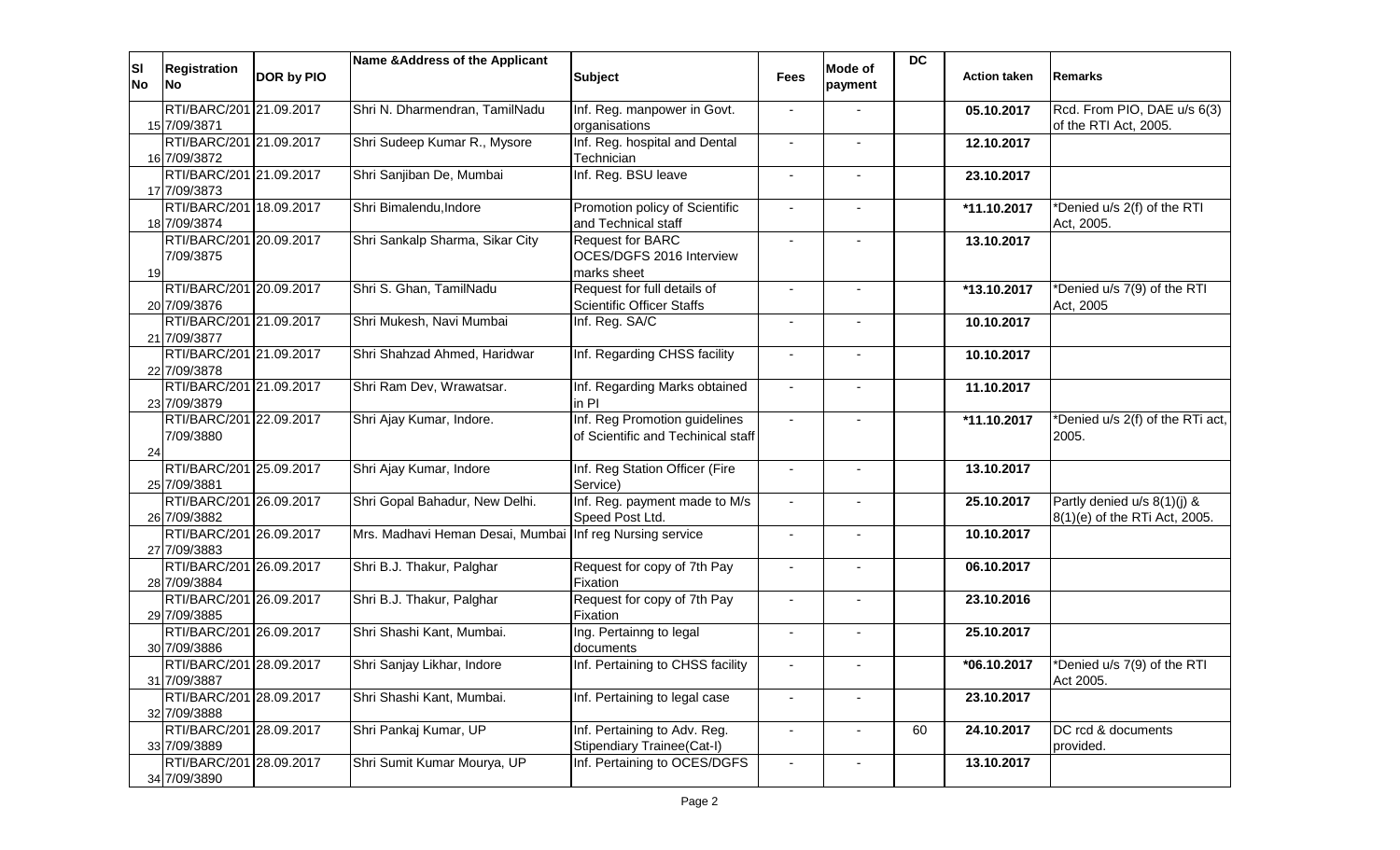| ΙSΙ<br><b>No</b> | <b>Registration</b><br><b>No</b>        | DOR by PIO | Name & Address of the Applicant          | <b>Subject</b>                                                   | <b>Fees</b>              | Mode of<br>payment    | <b>DC</b> | <b>Action taken</b> | <b>Remarks</b>                                                                                            |
|------------------|-----------------------------------------|------------|------------------------------------------|------------------------------------------------------------------|--------------------------|-----------------------|-----------|---------------------|-----------------------------------------------------------------------------------------------------------|
| 35               | RTI/BARC/201 28.09.2017<br>7/09/3891    |            | Shri Pankaj Tiwarim Boisar               | Inf. Reg. compensatory<br>appointment                            |                          |                       |           | **11.10.2017        | **Trfd. To PIO, BARC(T) u/s<br>6(3) of the RTi Act, 2005.                                                 |
| 36               | RTI/BARC/201 28.09.2017<br>7/09/3892    |            | Shri Sambasiva Rao Madamanchi,<br>Guntur | Inf reg new proposed research<br>institutes under DAE            |                          |                       |           | 23.10.2017          | Trfd. To PIO, BARC, Vizag<br>u/s 6(3) of the RTi Act, 2005<br>on 06.10.2017.                              |
| 37               | RTI/BARC/201 03.10.2017<br>7/10/3893    |            | Shri K.N. Ananda Mysore.                 | Inf.reg.TCTSC note.                                              |                          | Paid at<br><b>DAE</b> |           | 23.10.2017          | Rcd. From PIO, DAE u/s 6(3)<br>of the RTI Act 2005. Partly<br>denied u/s 8(1)(a) of the RTi<br>Act, 2005. |
|                  | RTI/BARC/201 03.10.2017<br>38 7/10/3894 |            | Shri Dilip Kumar, New Delhi.             | Inf.reg. min. pay/ESI/PF                                         | 10                       | <b>IPO</b>            |           | 26.10.2017          |                                                                                                           |
|                  | RTI/BARC/201 03.10.2017<br>39 7/10/3895 |            | Shri Rajesh Sharma, Nangloi.             | Inf.reg. min. pay/ESI/PF                                         | 10                       | <b>IPO</b>            |           | 26.10.2017          |                                                                                                           |
|                  | RTI/BARC/201 03.10.2017<br>40 7/10/3896 |            | Shri Vinod , South west Delhi.           | Inf.reg. min. pay/ESI/PF                                         | 10                       | <b>IPO</b>            |           | 26.10.2017          |                                                                                                           |
|                  | RTI/BARC/201 04.10.2017<br>41 7/10/3897 |            | Shri Satish Kumar Gaur, Delhi.           | Inf.reg. radiation & X-ray                                       | 10                       | <b>IPO</b>            |           | **06.10.2017        | **Trfd. To PIO, AERB u/s 6(3)<br>of the RTi act, 2005.                                                    |
|                  | RTI/BARC/201 05.10.2017<br>42 7/10/3898 |            | Shri Kishen Shastry KS, Karanataka.      | Inf. Reg. Thorium                                                | $\blacksquare$           | Online                |           | 03.11.2017          |                                                                                                           |
|                  | RTI/BARC/201 07.10.2017<br>43 7/10/3899 |            | Mrs. Salina Prajapati, Wadala.           | Inf reg possessing of depleted<br>Uranium                        | $\overline{\phantom{a}}$ | Online                |           | **12.10.2017        | **Trfd. To PIO, AERB u/s 6(3)<br>of the RTi act, 2005.                                                    |
|                  | RTI/BARC/201 06.10.2017<br>44 7/10/3900 |            | Shri Jayaraj KV, SA/F, BARC              | Inf.reg. posts in BARC pre-<br>rev.GP 2400/-                     | $\blacksquare$           | <b>IPO</b>            | 16        | 26.10.2017          | DC rcd & documents<br>provided.                                                                           |
|                  | RTI/BARC/201 09.10.2017<br>45 7/10/3901 |            | Shri Krishna Mohan Bandaru               | Inf.reg. rectt. for Tec.Asst.                                    |                          | Online                |           | 13.10.2017          |                                                                                                           |
|                  | RTI/BARC/201 10.10.2017<br>46 7/10/3902 |            | Dr. Sailen Ghosh, Mumbai.                | Inf. Reg. litchi technology                                      | 10                       | cash                  |           | 09.11.2017          |                                                                                                           |
| 47               | RTI/BARC/201 10.10.2017<br>7/10/3903    |            | Shri M.C. Goel, Mumbai.                  | Inf.reg.result of his interview.                                 | 10                       | cash                  |           | **26.10.2017        | ** Trfd. To PIO & US(Cadre)<br>u/s 6(3) of the RTI Act, 2005.                                             |
|                  | RTI/BARC/201 12.10.2017<br>48 7/10/3904 |            | Shri Shashank, Hyderabad,                | Inf.reg.nuclear waste disposal                                   | $\blacksquare$           | Online                |           | 23.10.2017          |                                                                                                           |
|                  | RTI/BARC/201 13.10.2017<br>49 7/10/3905 |            | Shri Kunal Mohan Birwadkar,<br>Mumbai.   | Inf. Prertaining to cash<br>prurchases                           | $\blacksquare$           | Online                |           | 07.11.2017          |                                                                                                           |
|                  | RTI/BARC/201 13.10.2017<br>50 7/10/3906 |            | Shri Subbarayalu Lakshmipathi, TN.       | Inf. Pertaining to latest order on<br>counting of two incr to SO | $\blacksquare$           | Online                |           | 10.11.2017          |                                                                                                           |
|                  | RTI/BARC/201 14.10.2017<br>51 7/10/3907 |            | Shri Deep Gupta, U.P.                    | Inf. Pertaining to OCES/DGFS<br>examination                      | $\sim$                   | Online                |           | 01.11.2017          | Partly denied u/s 8(1)(d) of the<br>RTi Act, 2005.                                                        |
|                  | RTI/BARC/201 16.10.2017<br>52 7/10/3908 |            | Shri Sunil Kanti Chakma, Mumbai          | Inf. Pertainng to official tour                                  |                          | Online                |           | 01.11.2017          | Partly denied $u/s$ 2(f) of the<br>RTi Act, 2005.                                                         |
|                  | RTI/BARC/201 16.10.2017<br>53 7/10/3909 |            | Shri Sanjay Thul, Maharashtra.           | Inf. Pertainng to APAR<br>Page 3                                 |                          | Online                |           | 23.10.2017          |                                                                                                           |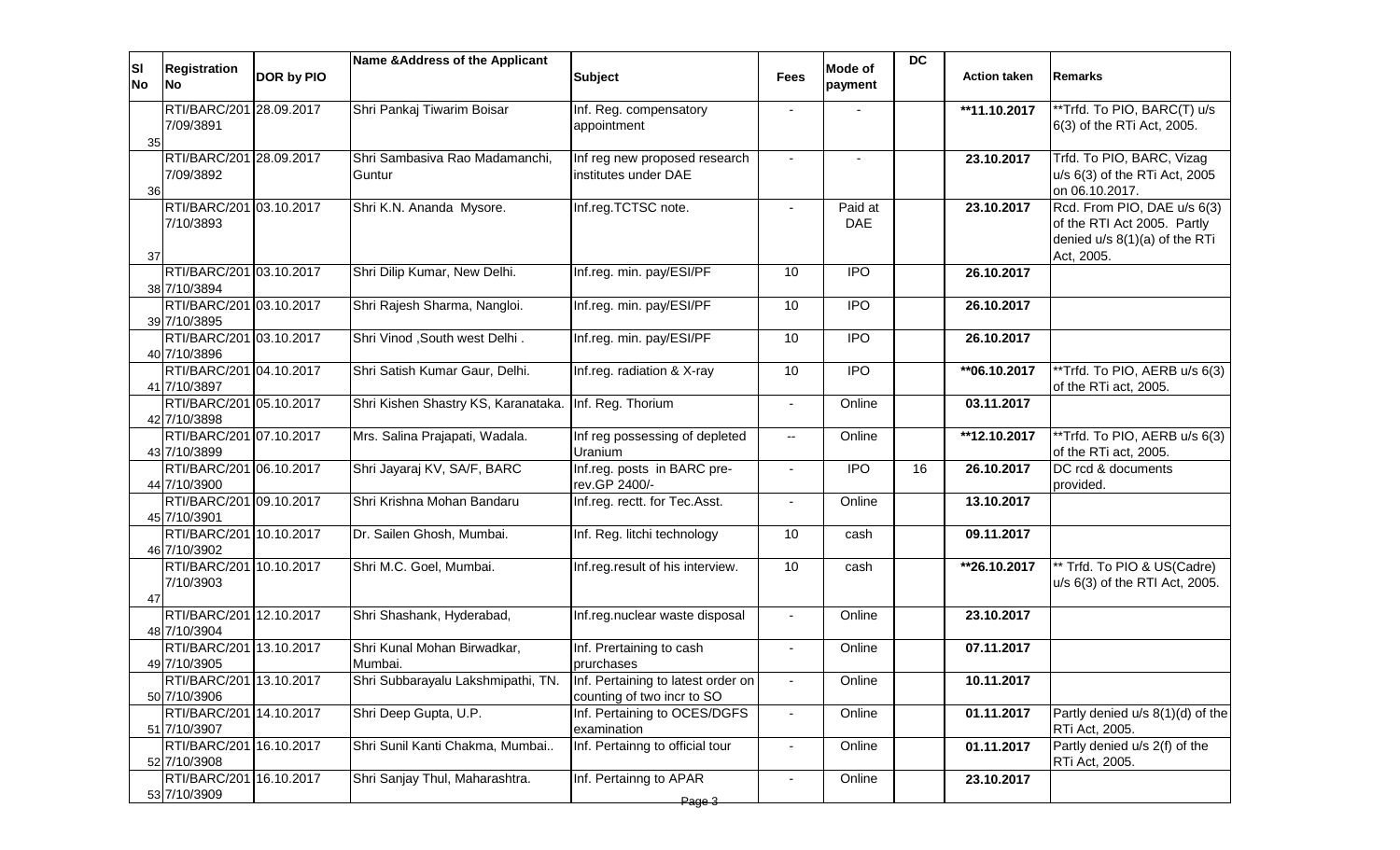| <b>SI</b><br><b>No</b> | <b>Registration</b><br><b>No</b>        | DOR by PIO | Name & Address of the Applicant                                | <b>Subject</b>                                       | <b>Fees</b>              | Mode of<br>payment     | <b>DC</b> | <b>Action taken</b> | <b>Remarks</b>                                                                          |
|------------------------|-----------------------------------------|------------|----------------------------------------------------------------|------------------------------------------------------|--------------------------|------------------------|-----------|---------------------|-----------------------------------------------------------------------------------------|
| 54                     | RTI/BARC/201 16.10.2017<br>7/10/3910    |            | Shri Abhishek Prabhavalkar,<br>Maharashtra.                    | Inf. Pertaining to evaluation<br>report on tender    | 10                       | cash                   |           | **24.10.2017        | **Trfd. To PIO, NRB, Mumbai<br>u/s 6(3) of the RTI Act, 2005.                           |
|                        | RTI/BARC/201 17.10.2017<br>55 7/10/3911 |            | Rupesh Bhong, Mumbai,                                          | Inf. Pertaining additional<br>security to Apsara CHS |                          | Online                 |           | 23.10.2017          |                                                                                         |
|                        | RTI/BARC/201 20.10.2017<br>56 7/10/3912 |            | Shri Vishal Kumar Soni, Delhi.                                 | Inf reg OCES/DGFS                                    | $\mathbf{u}$             | Online                 |           | 15.11.2017          | Partly denied u/s 8(1)(d) of the<br>RTi Act, 2005.                                      |
|                        | RTI/BARC/201 21.10.2017<br>57 7/10/3913 |            | Shri Nadakuditi Pavan Rohit,,<br>Chintal, Qutubullapur Mandal, | Inf reg promotion through addl,<br>qualification     | $\overline{\phantom{a}}$ | Online                 |           | *01.11.2017         | *Denied u/s 2(f) of the RTI<br>Act, 2005.                                               |
|                        | RTI/BARC/201 22.10.2017<br>58 7/10/3914 |            | Shri Shashi Kant, Mumbai-94.                                   | Inf reg appeal                                       | $\mathbf{u}$             | Online                 |           | 13.11.2017          |                                                                                         |
|                        | RTI/BARC/201 23.10.2017<br>59 7/10/3915 |            | Smt. Sabiha, , Hyderabad.                                      | Inf reg transfer/posting                             | $-$                      | Online                 |           | *01.11.2017         | *Denied u/s 7(9) of the RTI<br>Act 2005.                                                |
|                        | RTI/BARC/201 17.10.2017<br>60 7/10/3916 |            | Shri Sanjiban De, BARC, Mumbai.                                | Inf. Pertaining to BARCOA                            | 10                       | Cash                   |           | 26.10.2017          |                                                                                         |
|                        | RTI/BARC/201 23.10.2017<br>61 7/10/3917 |            | Shri Shashi Kant, Mumbai.                                      | Inf. Reg PRIS                                        | $\overline{\phantom{a}}$ | Online                 | 8         | 31.10.2017          | DC rcd. And documents<br>provided                                                       |
|                        | RTI/BARC/201 24.10.2017<br>62 7/10/3918 |            | Shri Kunal Mohan Birwadkar,<br>Mumbai.                         | Inf. Pertaining to Internet<br>Connection            | $-$                      | Online                 |           | 15.11.2017          | Partly denied u/s 8(1)(a) of the<br>RTi Act, 2005.                                      |
|                        | RTI/BARC/201 24.10.2017<br>63 7/10/3919 |            | Shri Kunal Mohan Birwadkar,<br>Mumbai.                         | Inf reg zero dial connection                         | $\overline{\phantom{a}}$ | Online                 |           | 16.11.2017          | Partly denied u/s 8(1)(a) of the<br>RTI Act, 2005.                                      |
|                        | RTI/BARC/201 24.10.2017<br>64 7/10/3920 |            | Shri Shashi Kant, Mumbai.                                      | Inf regarding PRIS                                   | $\overline{\phantom{a}}$ | Online                 |           | *01.11.2017         | *Denied u/s 7(9) of the RTI<br>Act, 2005.                                               |
|                        | RTI/BARC/201 25.10.2017<br>65 7/10/3921 |            | Shri Shashi Kant, Mumbai.                                      | Inf regarding APAR                                   | $-$                      | Online                 | 24        | 20.11.2017          | DC rcd. And documents<br>provided                                                       |
|                        | RTI/BARC/201 25.10.2017<br>66 7/10/3922 |            | Shri Pravin Kumar Jain, Navi<br>Mumbai.                        | Inf.regarding Rajbhasha                              | $\sim$                   | Online                 |           | 15.11.2017          | Partly denied u/s 8(1)(a) of the<br>RTi Act, 2005.                                      |
|                        | RTI/BARC/201 25.10.2017<br>67 7/10/3923 |            | Shri Samarjeet, Chembur.                                       | Inf.regarding Govt. expenditure                      | $\blacksquare$           | Online                 |           | 31.10.2017          |                                                                                         |
|                        | RTI/BARC/201 26.10.2017<br>68 7/10/3924 |            | Mrs. Smita Mahesh Prabhu, Mumbai. Inf. Regarding rectt.        |                                                      | 10                       | Cash                   |           | 10.11.2017          |                                                                                         |
|                        | RTI/BARC/201 26.10.2017<br>69 7/10/3925 |            | Shri Chandrakant J Patel, KAPS<br>Township, Dist:Tapi, Gujrat. | Inf. Regarding CHSS facility                         | $\blacksquare$           | Online                 |           | 13.11.2017          |                                                                                         |
| 70                     | RTI/BARC/201 27.10.2017<br>7/10/3926    |            | Shri Kush Sharma, New Delhi.                                   | Inf. Regarding exp. on Thorium                       |                          | Paid at<br><b>DoPT</b> |           | 29.11.2017          | Recd. From PIO, DAE u/s<br>6(3) of the RTI Act, 2005<br>pertaining to point No. 3.      |
| 71                     | RTI/BARC/201 31.10.2017<br>7/10/3927    |            | Shri R. Murli, Bangalore.                                      | Inf. Regarding CPF                                   |                          | Paid at<br>DAE         |           | 15.11.2017          | Recd. From PIO, DAE u/s<br>6(3) of the RTI Act, 2005<br>pertaining to point Nos. 1, 2 & |
|                        | RTI/BARC/201 30.10.2017<br>72 7/10/3928 |            | Shri Rajkishore, Chembur, Mumbai.                              | Inf. Pertaining to Scientific<br>Officer             |                          | Online                 |           | 06.11.2017          |                                                                                         |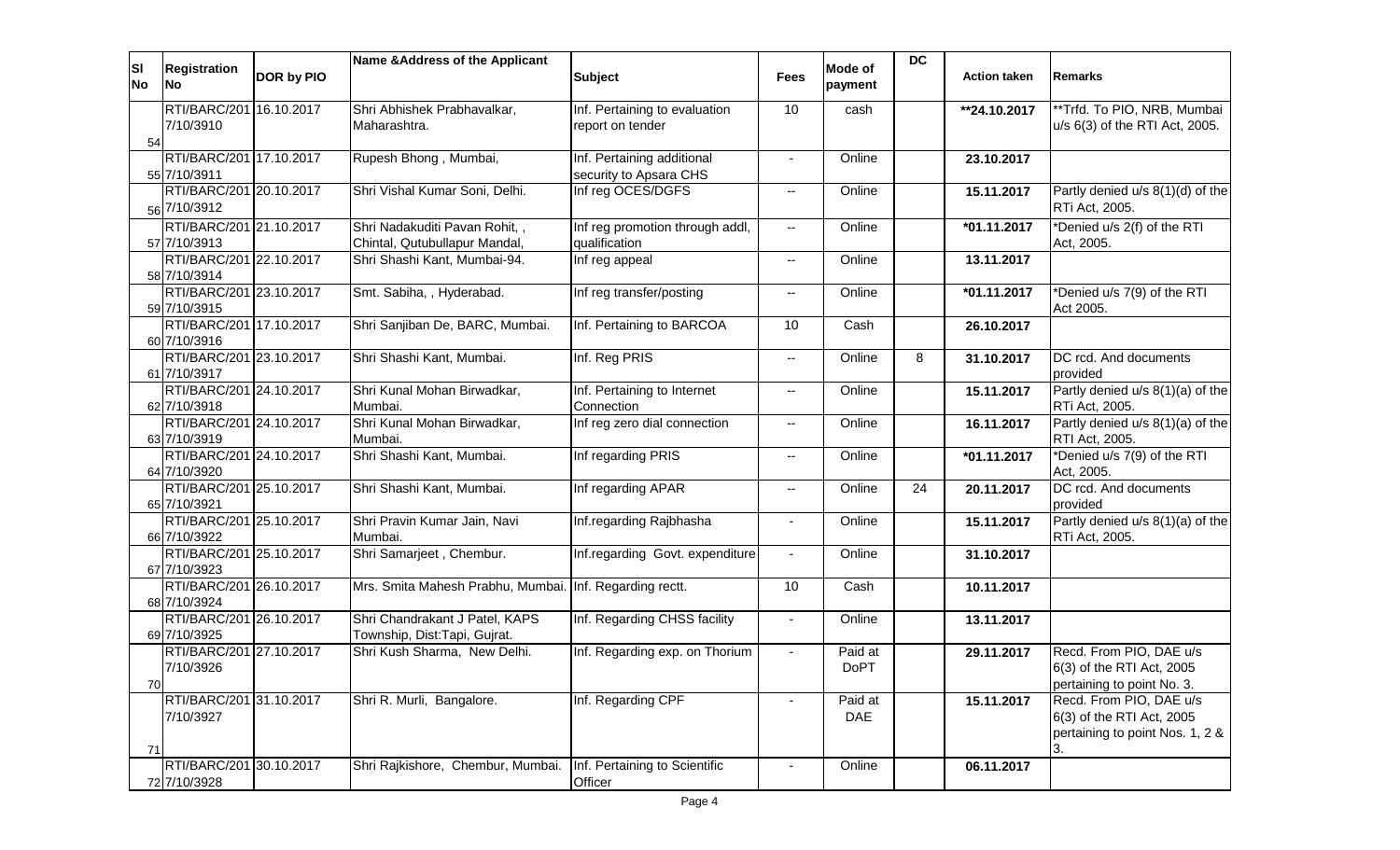|                        |                                         |            | Name & Address of the Applicant                                            |                                    |                |                    | <b>DC</b> |                          |                                           |
|------------------------|-----------------------------------------|------------|----------------------------------------------------------------------------|------------------------------------|----------------|--------------------|-----------|--------------------------|-------------------------------------------|
| <b>SI</b><br><b>No</b> | <b>Registration</b><br><b>No</b>        | DOR by PIO |                                                                            | <b>Subject</b>                     | <b>Fees</b>    | Mode of<br>payment |           | <b>Action taken</b>      | <b>Remarks</b>                            |
|                        | RTI/BARC/201 30.10.2017                 |            | Shri Vikram S/o Shri Inderpal,                                             | Inf. Pertaining to employee        | 50             | <b>IPO</b>         |           | **03.11.2017             | **Trfd. To PIO, AMD,                      |
|                        | 7/10/3929                               |            | Haryana.                                                                   |                                    |                |                    |           |                          | Hyderabad u/s 6(3) of the RTI             |
| 73                     |                                         |            |                                                                            |                                    |                |                    |           |                          | Act, 2005.                                |
|                        | RTI/BARC/201 31.10.2017                 |            | Shri Nilesh Aponkar, Dombivali.                                            | Inf. Pertaining to Work Asstt.     | $\sim$         | Online             |           | *16.11.2017              | *Denied u/s 2(f) of the RTI               |
|                        | 74 7/10/3930                            |            |                                                                            |                                    |                |                    |           |                          | Act, 2005.                                |
|                        | RTI/BARC/201 01.11.2017<br>75 7/11/3931 |            | Shri Dharmendra Kumar Ravikul,<br>Rawatbhata,                              | Inf. Pertaining to Rectt.          | $\sim$         | Online             |           | $\overline{1}$ 6.11.2017 | *Denied u/s 2(f) of the RTI<br>Act, 2005. |
|                        | RTI/BARC/201 01.11.2017                 |            | Ms. Sushma Alaguvadivel,                                                   | Inf. Pertaining to selection for   | $\sim$         | Online             | 100       | 20.11.2017               | Trfd. To PIO, BARC(F),                    |
|                        | 7/11/3932                               |            | Anupuram.                                                                  | award                              |                |                    |           |                          | Kalpakkam u/s 6(3) of the RTI             |
|                        |                                         |            |                                                                            |                                    |                |                    |           |                          | Act, 2005, pertaining to                  |
|                        |                                         |            |                                                                            |                                    |                |                    |           |                          | pt.No.8. DC rcd. And                      |
|                        |                                         |            |                                                                            |                                    |                |                    |           |                          | documents provided on                     |
| 76                     |                                         |            |                                                                            |                                    |                |                    |           |                          | 07.12.2017.                               |
|                        | RTI/BARC/201 01.11.2017<br>77 7/11/3933 |            | Shri Santosh Santaram Shinde, New Inf.pertaining BARC employee.<br>Panvel. |                                    | 10             | cash               |           | 13.11.2017               |                                           |
|                        | RTI/BARC/201 01.11.2017                 |            | Shri Nanharam, Uttar Pradesh.                                              | Inf. Pertaining to MACP            | $\blacksquare$ | Paid at            |           | 06.11.2017               | Rcd. From PIO, DAE u/s 6(3)               |
|                        | 7/11/3934                               |            |                                                                            |                                    |                | <b>DoPT</b>        |           |                          | of the RTi Act, 2005                      |
|                        |                                         |            |                                                                            |                                    |                |                    |           |                          | Partly denied u/s 7(9) of the             |
| 78                     |                                         |            |                                                                            |                                    |                |                    |           |                          | RTi Act, 2005.                            |
|                        | RTI/BARC/201 02.11.2017                 |            | Shri Palani Muthu Rathinavel                                               | Inf. Reg. vacancy of helpers       | 10             | DD                 |           | 13.11.2017               |                                           |
|                        | 79 7/11/3935                            |            | Chatriyan, Tromaby, Mumbai.                                                |                                    |                |                    |           |                          |                                           |
|                        | RTI/BARC/201 02.11.2017                 |            | Shri Sanjiban De, BARC, Mumbai.                                            | Inf. Reg. BARCOA                   | 10             | cash               |           | 20.11.2017               |                                           |
|                        | 80 7/11/3936                            |            |                                                                            |                                    | 10             |                    |           |                          |                                           |
|                        | RTI/BARC/201 02.11.2017<br>81 7/11/3937 |            | Shri Ashok Savlaram Mungekar,<br>Mumbai.                                   | Inf. Reg. Hospital gate            |                | cash               |           | $\overline{27.11.2017}$  | *Denied u/s 2(f) of the RTI<br>Act, 2005. |
|                        | RTI/BARC/201 02.11.2017                 |            | Shri Mahesh P., Mumbai                                                     | Inf. Reg. status of his IT letter  | 10             | cash               |           | 23.11.2017               |                                           |
|                        | 82 7/11/3938                            |            |                                                                            |                                    |                |                    |           |                          |                                           |
|                        | RTI/BARC/201 03.11.2017                 |            | Shri Manoj Kumar Singh,                                                    | Copy of APAR of self.              | $\blacksquare$ | Online             |           | 08.12.2017               |                                           |
|                        | 83 7/11/3939                            |            | Maharashtra.                                                               |                                    |                |                    |           |                          |                                           |
|                        | RTI/BARC/201 06.11.2017                 |            | Shri Arun Singh, New Delhi.                                                | Inf.pertaining OCES/DGFS           | 10             | <b>IPO</b>         |           | 17.11.2017               |                                           |
|                        | 84 7/11/3940                            |            |                                                                            |                                    |                |                    |           |                          |                                           |
|                        | RTI/BARC/201 07.11.2017                 |            | Shri Giri Naga Harish, Punjab.                                             | Inf. Reg. crop protection.         | $\blacksquare$ | Online             |           | 17.11.2017               |                                           |
|                        | 85 7/11/3941                            |            |                                                                            |                                    |                |                    |           |                          |                                           |
|                        | RTI/BARC/201 08.11.2017                 |            | Shri Shashi Kant, Mumbai.                                                  | Inf. Pertaining to PRIS            | $\blacksquare$ | Online             | 32        | 05.12.2017               | DC rcd. And documents                     |
|                        | 86 7/11/3942                            |            |                                                                            |                                    |                |                    |           |                          | provided on 08.12.2017                    |
|                        | RTI/BARC/201 09.11.2017                 |            | Shri A. Sathasivam, Tamil Nadu.                                            | Inf. Reg. seniority list of cadre  | $\blacksquare$ | Online             |           | *13.11.2017              | *Denied u/s 7(9) of the RTI               |
|                        | 87 7/11/3943                            |            |                                                                            | officers.                          |                |                    |           |                          | Act, 2005.                                |
|                        | RTI/BARC/201 10.11.2017                 |            | Ms. Kamna Kushwaha, Mathura.                                               | Inf. Pertaining transfer policy    | $\sim$         | Online             |           | 14.11.2017               |                                           |
|                        | 88 7/11/3944                            |            |                                                                            |                                    |                |                    |           |                          |                                           |
|                        | RTI/BARC/201 13.11.2017<br>89 7/11/3945 |            | Shri Madhukar Jagannath Koli,<br>Mumbai.                                   | Inf.pertaining to land acquisition | 10             | cash               |           | **21.11.2017             | **Trfd. To PIO, DCSEM u/s                 |
|                        | RTI/BARC/201 13.11.2017                 |            | Shri Ambadas Genu Gaykhe, Nasik                                            | Inf.pertaining details of          | 10             | <b>IPO</b>         |           | 29.11.2017               | 6(3) of the RTI Act, 2005.                |
|                        | 90 7/11/3946                            |            |                                                                            | employee                           |                |                    |           |                          |                                           |
|                        |                                         |            |                                                                            | Page 5                             |                |                    |           |                          |                                           |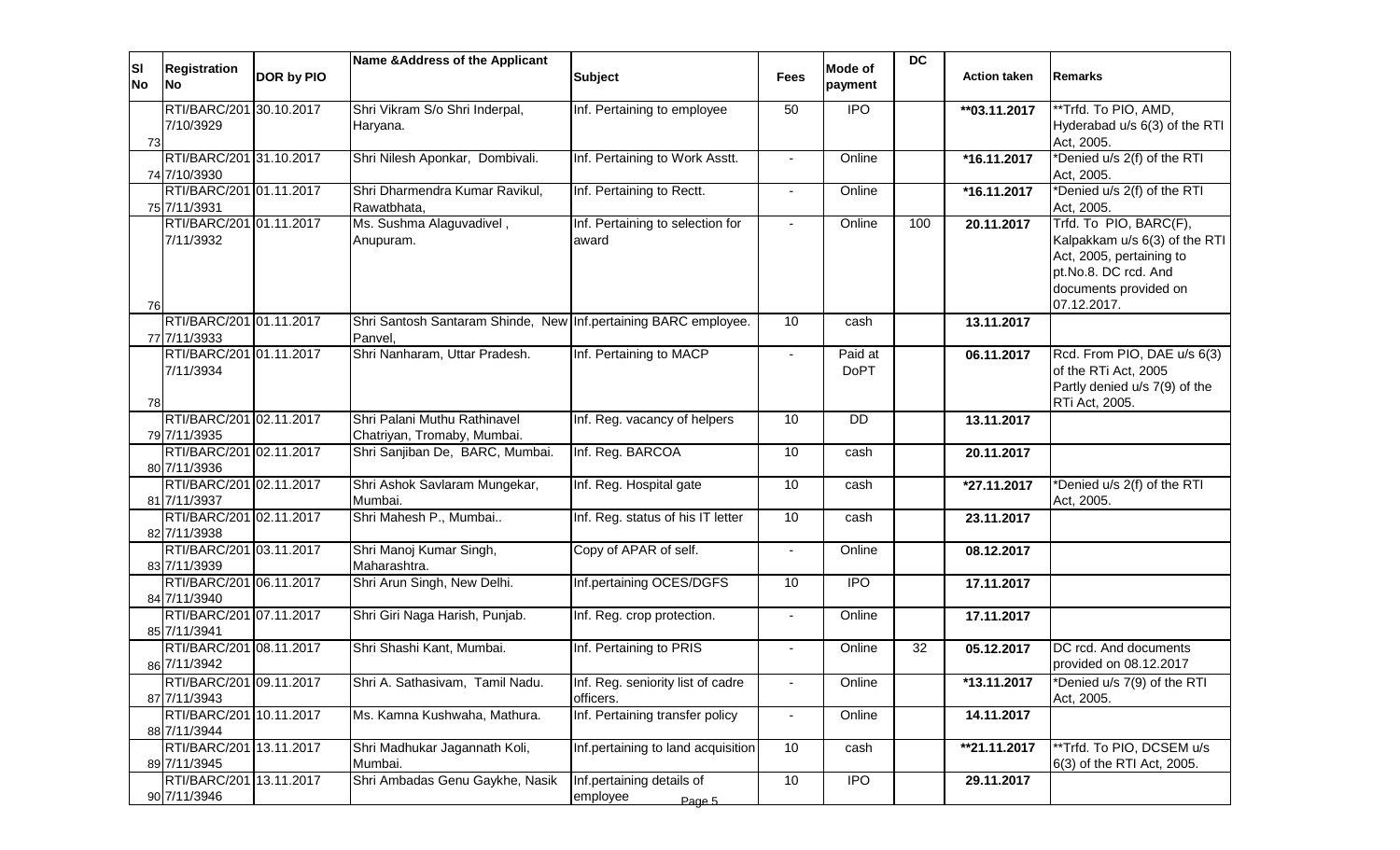| <b>SI</b><br><b>No</b> | <b>Registration</b><br><b>No</b>         | DOR by PIO | Name & Address of the Applicant                                    | <b>Subject</b>                                       | <b>Fees</b>                                   | Mode of<br>payment    | <b>DC</b> | <b>Action taken</b>        | <b>Remarks</b>                                                                                         |
|------------------------|------------------------------------------|------------|--------------------------------------------------------------------|------------------------------------------------------|-----------------------------------------------|-----------------------|-----------|----------------------------|--------------------------------------------------------------------------------------------------------|
|                        | RTI/BARC/201 13.11.2017<br>91 7/11/3947  |            | Shri Rupesh Tanaji Bhong, Mumbai                                   | Inf.pertaining Security facility                     | 10                                            | <b>IPO</b>            |           | 17.11.2017                 |                                                                                                        |
|                        | RTI/BARC/201 14.11.2017<br>92 7/11/3948  |            | Shri Sudhir Kumar Choudhary,<br>Mumbai                             | Inf.pertaining to APAR.                              | $\blacksquare$                                | Online                | 18        | 05.12.2017                 | DC rcd. And documents<br>provided on 08.12.2017                                                        |
| 93                     | RTI/BARC/201 14.11.2017<br>7/11/3948(a)  |            | Dr. Sreeramappa, Maharashtra.                                      | Inf. Pertaining to reservations                      |                                               | Paid at<br><b>DAE</b> |           | 15.12.2017                 | Rcd. From PIO, DAE u/s 6(3)<br>of the RTi Act, 2005.<br>Partly denied u/s 2(f) of the<br>RTI Act, 2005 |
|                        | RTI/BARC/201 15.11.2017<br>94 7/11/3949  |            | Shri Prashant P. Sawant, Mumbai                                    | Inf.pertaining to rectt.of<br>Driver(OG).            |                                               | Online                |           | 05.12.2017                 |                                                                                                        |
| 95                     | RTI/BARC/201 16.11.2017<br>7/11/3950     |            | Smt. Rukshita Raut, Palghjar                                       | Inf. Reg. compassionate<br>appointment               |                                               | Online                |           | **20.11.2017               | **Trfd. To PIO, BARC(T) u/s<br>6(3) of the RTi Act, 2005.                                              |
|                        | RTI/BARC/201 21.11.2017<br>96 7/11/3951  |            | Shri Rachit Chadda, Noida                                          | Inf reg promotion norms of SO                        | $\overline{\phantom{a}}$                      | Online                |           | 15.12.2017                 |                                                                                                        |
|                        | RTI/BARC/201 21.11.2017<br>97 7/11/3952  |            | Shri Shashi Kant, Mumbai.                                          | Copy of APAR of self.                                | $\blacksquare$                                | Online                |           | 05.12.2017                 |                                                                                                        |
|                        | RTI/BARC/201 23.11.2017<br>98 7/11/3953  |            | Shri Shidhartha Shekhar Dasgupta,<br>Telangana                     | Inf. Pertaining to Rectt. Of<br>TO/C.                |                                               | Online                |           | 12.12.2017                 |                                                                                                        |
|                        | RTI/BARC/201 24.11.2017<br>99 7/11/3954  |            | Shri Gurinder Pal Singh Punjab                                     | Inf. Pertaining to X-ray work                        |                                               | Online                |           | **28.11.2017               | **Trfd. To PIO, AERB u/s 6(3)<br>of the RTI Act, 2005                                                  |
|                        | RTI/BARC/201 24.11.2017<br>100 7/11/3955 |            | Shri Manoj B-42/2, Madhya Pradesh Inf.pertaining to Com.leave      |                                                      | $\blacksquare$                                | Online                |           | 13.12.2017                 |                                                                                                        |
|                        | RTI/BARC/201 24.11.2017<br>101 7/11/3956 |            | Shri Ankit Yadav, Delhi.                                           | Inf. Pertaining OCES/DGFS                            | $\blacksquare$                                | Online                |           | 08.12.2017                 |                                                                                                        |
|                        | RTI/BARC/201 28.11.2017<br>102 7/11/3957 |            | Shri Rupesh Tanaji Bhong, Mumbai. Inf.pertaining Security facility |                                                      | 10                                            | <b>IPO</b>            |           | 27.12.2017                 |                                                                                                        |
|                        | RTI/BARC/201 28.11.2017<br>103 7/11/3958 |            | Shri Stephen D'Mello, Mumbai                                       | Inf. Pertaining to TMC,<br><b>ACTREC</b>             | $\blacksquare$                                | Online                | 20        | 18.12.2017                 | DC rcd. And documents<br>provided on 02.01.2018                                                        |
| 104                    | RTI/BARC/201 29.11.2017<br>7/11/3959     |            | Shri Dharmabrata Sahoo, Odissa                                     | Inf. Reg. rect exam of BARC,<br><b>Mysuru</b>        |                                               | Online                |           | $\overline{14}$ 30.11.2017 | **Trfd. To PIO, RMP, Mysuru<br>u/s 6(3) of the RTi Act, 2005.                                          |
|                        | RTI/BARC/201 29.11.2017<br>105 7/11/3960 |            | Shri Sanjiban De, Mumbai                                           | Ing. Reg. arrears for two incr.<br>from SO/D to SO/G | $\blacksquare$                                | Online                |           | 18.12.2017                 |                                                                                                        |
|                        | RTI/BARC/201 30.11.2017<br>106 7/11/3961 |            | Shri Sushant Kumar Saxena,<br>Madhya Pradesh                       | Inf. Reg. institutions of AE                         |                                               | Online                |           | 05.12.2017                 | Rccd. From PIO, DAE u/s 6(3)<br>of the RTI Act, 2005.                                                  |
|                        | RTI/BARC/201 30.11.2017<br>107 7/11/3962 |            | Shri Sanjiban De, Mumbai                                           | Ing. Reg. arrears for two incr.                      |                                               | Online                |           | 26.12.2017                 |                                                                                                        |
|                        | RTI/BARC/201 04.12.2017<br>108 7/12/3963 |            | Shri Rahul Kumar, Delhi.                                           | Info reg. recruitment of ASO/A                       | $\mathord{\hspace{1pt}\text{--}\hspace{1pt}}$ | Online                |           | 27.12.2017                 |                                                                                                        |
|                        | RTI/BARC/201 04.12.2017<br>109 7/12/3964 |            | Shri Virendra N. Pandey, Mumbai                                    | Inf. Reg CHSS facility                               | 10                                            | <b>IPO</b>            |           | 27.12.2017                 |                                                                                                        |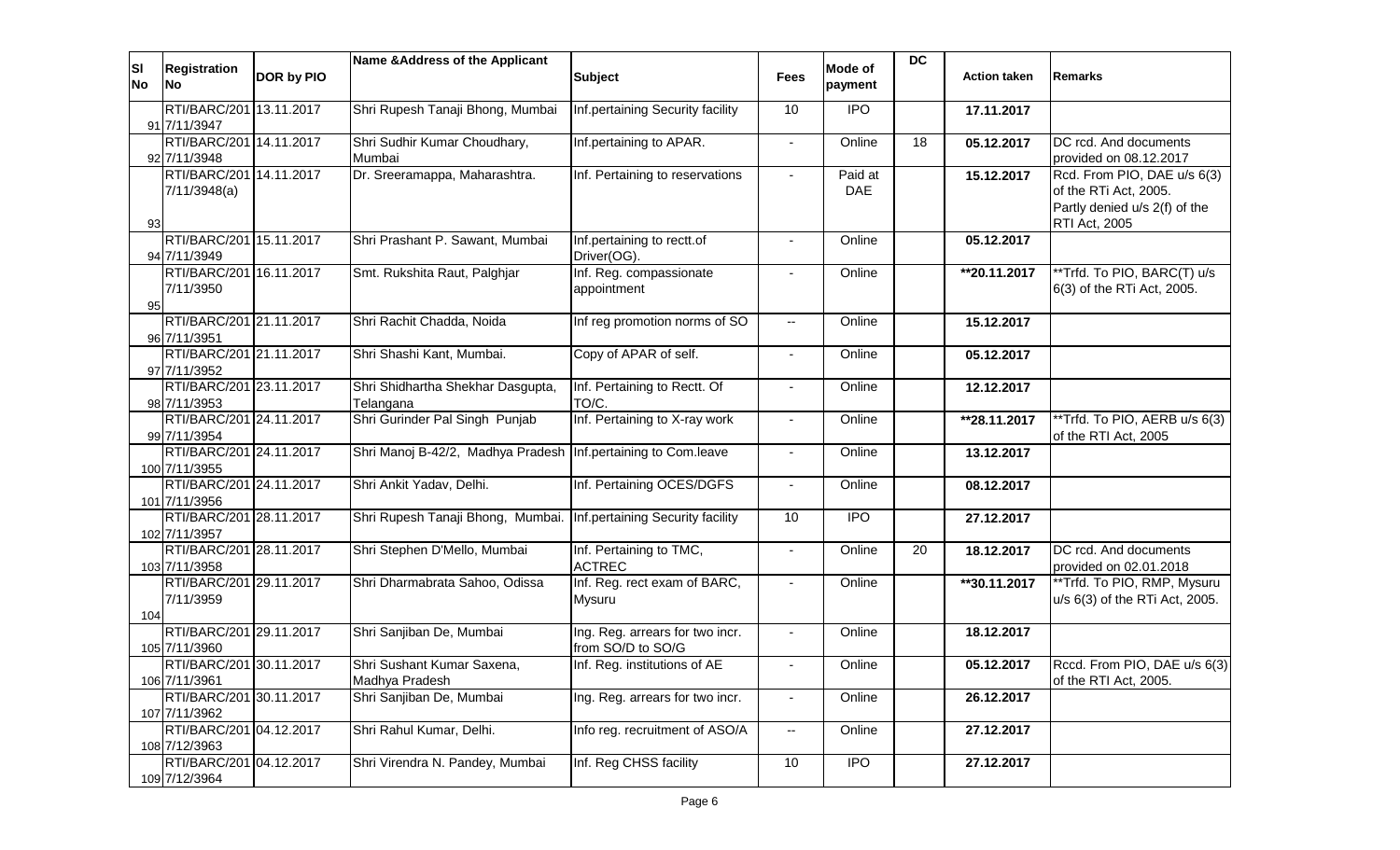| ΙSΙ<br><b>No</b> | <b>Registration</b><br><b>No</b>         | DOR by PIO | Name & Address of the Applicant                              | <b>Subject</b>                                         | <b>Fees</b>              | Mode of<br>payment | <b>DC</b> | <b>Action taken</b>      | <b>Remarks</b>                                                                |
|------------------|------------------------------------------|------------|--------------------------------------------------------------|--------------------------------------------------------|--------------------------|--------------------|-----------|--------------------------|-------------------------------------------------------------------------------|
|                  | RTI/BARC/201 04.12.2017                  |            | Shri RD.Singh, Andhra Pradesh                                | Inf reg recruitment                                    | 10                       | <b>IPO</b>         |           | *14.12.2017              | *Denied u/s 2(f) of the RTI                                                   |
|                  | 110 7/12/3965                            |            |                                                              |                                                        |                          |                    |           |                          | Act, 2005.                                                                    |
|                  | RTI/BARC/201 05.12.2017<br>111 7/12/3966 |            | Smt. Subhada Kumari Padhi, Odisha. Inf. Reg. recruitment and | promotion guidelines                                   |                          | Online             |           | 11.12.2017               |                                                                               |
| 112              | RTI/BARC/201 05.12.2017<br>7/12/3967     |            | Shri V Konda Naik, Telengana                                 | Inf reg promotion norms of S&T<br>staff                | $-$                      | Online             |           | 11.12.2017               | Recd from PIO DAE u/s 6(3)<br>of the RTI Act 2005 pertaining<br>to point No.9 |
|                  | RTI/BARC/201 08.12.2017<br>113 7/12/3968 |            | Shri Shailendra R. Raul, Mumbai.                             | Inf. Regarding TA/LTC                                  | 10                       | Cash               |           | <b>Under process</b>     |                                                                               |
|                  | RTI/BARC/201 13.12.2017                  |            | Shri Shashi Kant, Mumbai                                     | Copy of APAR of self.                                  | $\sim$                   | Online             |           | <b>Under process</b>     |                                                                               |
|                  | 114 7/12/3969                            |            |                                                              |                                                        |                          |                    |           |                          |                                                                               |
|                  | RTI/BARC/201 08.12.2017                  |            | Shri Sanjiban De, Mumbai                                     | Inf. Pertaining to BARCOA                              | $\sim$                   | Online             |           | 27.12.2017               |                                                                               |
|                  | 115 7/12/3970<br>RTI/BARC/201 13.12.2017 |            | Smt. Savitri Joshi, Maharashtra                              | Inf. Reg doctors                                       | $\sim$                   | Online             |           | 29.12.2017               |                                                                               |
|                  | 116 7/12/3971                            |            |                                                              |                                                        |                          |                    |           |                          |                                                                               |
|                  | RTI/BARC/201 15.12.2017                  |            | Shri Shashi Kant, Maharashtra.                               | Inf. Reg. PRIS to NRG                                  | $\overline{\phantom{a}}$ | Online             |           | <b>Under process</b>     |                                                                               |
|                  | 117 7/12/3972                            |            |                                                              | employees                                              |                          |                    |           |                          |                                                                               |
|                  | RTI/BARC/201 17.12.2017<br>7/12/3973     |            | Shri Ram Bachan, Maharashtra.                                | Inf. Reg. screening committee<br>from SO/C to SO/H     |                          | Online             |           | <b>Under process</b>     |                                                                               |
| 118              | RTI/BARC/201 17.12.2017                  |            | Shri Ram Bachan, Maharashtra.                                | Inf. Reg. promotion from SO/C                          | $\sim$                   | Online             |           | <b>Under process</b>     |                                                                               |
|                  | 119 7/12/3974                            |            |                                                              | to SO/H                                                |                          |                    |           |                          |                                                                               |
|                  | RTI/BARC/201 18.12.2017<br>120 7/12/3975 |            | Shri Sudhir Kumar Choudhary,<br>Mumbai.                      | Inf. Reg. review of APAR of self                       | $\sim$                   | Online             |           | 29.12.2017               |                                                                               |
|                  | RTI/BARC/201 18.12.2017<br>121 7/12/3976 |            | Shri Laxman Lal Sharma, Rajasthan                            | Answer to objective question.                          | $\sim$                   | Online             |           | *26.12.2017              | *Denied u/s 2(f) of the RTI Act<br>2005.                                      |
|                  | RTI/BARC/201 18.12.2017<br>122 7/12/3977 |            | Shri R. Karthick, Chennai                                    | Inf. W.r.t radiotherapy simulator                      | 10                       | <b>IPO</b>         |           | <b>Under process</b>     |                                                                               |
|                  | RTI/BARC/201 18.12.2017<br>123 7/12/3978 |            | Shri E. Chandrasekharan, Kerala                              | Details of pension w.r.t merging<br>of two increments. | 10                       | <b>IPO</b>         |           | <b>Under process</b>     |                                                                               |
| 124              | RTI/BARC/201 18.12.2017<br>7/12/3979     |            | Shri Chandan Singh, Patna.                                   | Staus of action taken on<br>request made by self.      | 10                       | $\overline{1}$     |           | $\overline{126.12.2017}$ | **Transferred to PIO<br>BARC(F), Kalpakkam u/s 6(3)<br>of the RTI Act 2005.   |
|                  | RTI/BARC/201 18.12.2017                  |            | Shri Sivashanmugam, TamilNadu.                               | Inf. Pertaining to NRPS, NDA                           |                          | Online             |           | <b>Under process</b>     |                                                                               |
|                  | 125 7/12/3980                            |            |                                                              |                                                        |                          |                    |           |                          |                                                                               |
|                  | RTI/BARC/201 18.12.2017<br>126 7/12/3981 |            | Smt. Sucheta Dikshit, Mumbai                                 | Medical records                                        | $\blacksquare$           | Online             |           | <b>Under process</b>     |                                                                               |
|                  | RTI/BARC/201 19.12.2017<br>127 7/12/3982 |            | Shri M V Gupta, Telangana                                    | Inf. Reg. SA/G post                                    | $\blacksquare$           | Online             |           | <b>Under process</b>     |                                                                               |
| 128              | RTI/BARC/201 21.12.2017<br>7/12/3983     |            | Shri Debashish Dutta, Mumbai                                 | Inf. Pertaining to BRNS                                | 10                       | cash               |           | **27.12.2017             | **Trfd.to PIO, R&D-II, DAE u/s<br>6(3) of the RTI Act, 2005.                  |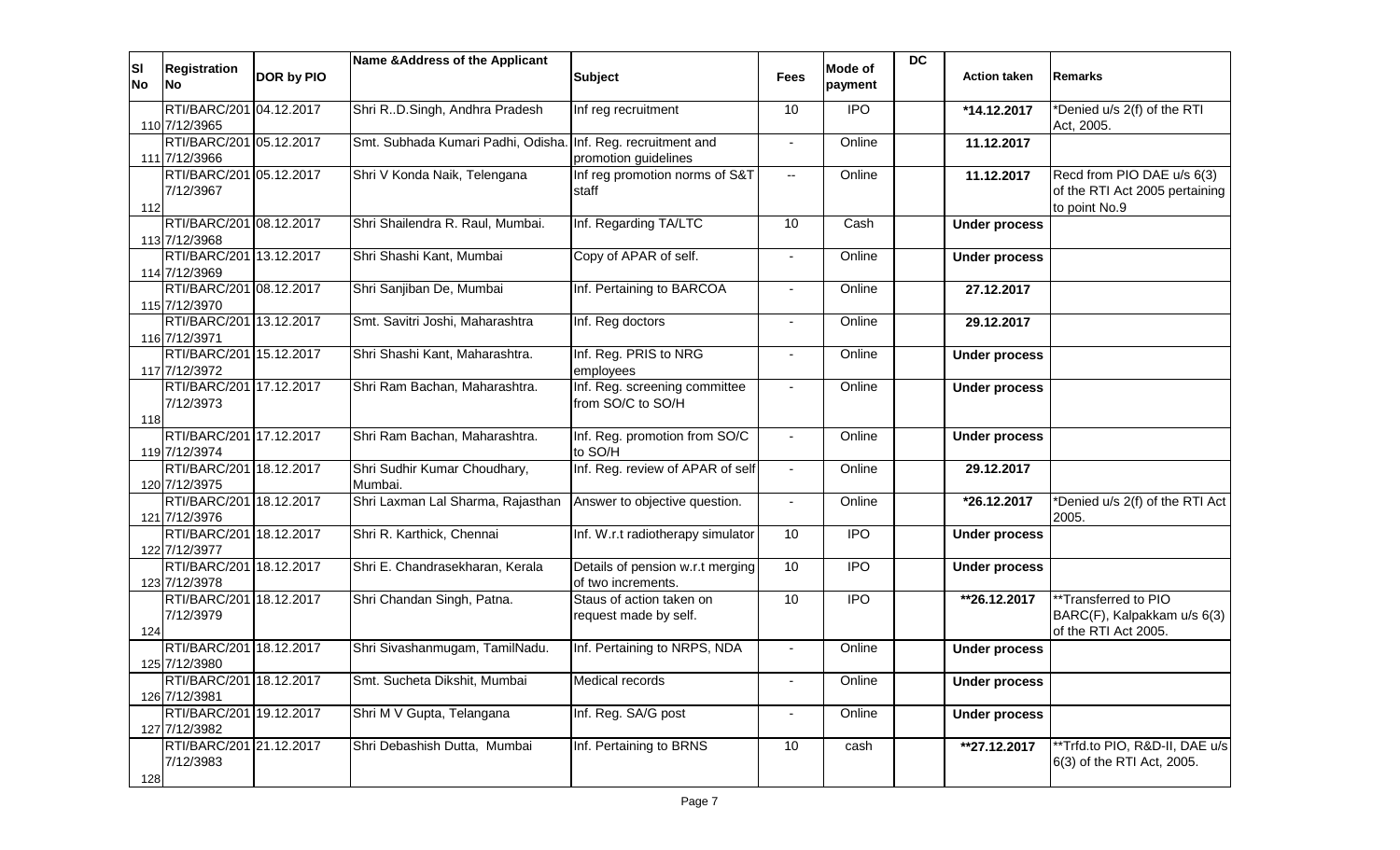| <b>SI</b><br><b>No</b> | Registration<br><b>INo</b>               | <b>DOR by PIO</b> | Name & Address of the Applicant                 | <b>Subject</b>                                                               | <b>Fees</b>     | <b>Mode of</b><br>payment | $\overline{DC}$ | <b>Action taken</b>      | <b>Remarks</b>                                            |
|------------------------|------------------------------------------|-------------------|-------------------------------------------------|------------------------------------------------------------------------------|-----------------|---------------------------|-----------------|--------------------------|-----------------------------------------------------------|
|                        | RTI/BARC/201 22.12.2017<br>129 7/12/3984 |                   | Smt. Sejal Yogesh Nirgude,<br>Ahmedabad,        | Inf. Reg. BARC employee                                                      | 20              | $\overline{1}$            |                 | <b>Under process</b>     |                                                           |
|                        | RTI/BARC/201 22.12.2017<br>130 7/12/3985 |                   | Shri Rajendra Bhagwan Bahot,<br>Mumbai.         | Action taken on letter written by<br>self                                    | 10 <sup>1</sup> | cash                      |                 | **27.12.2017             | **Trfd.to PIO,SCS, DAE u/s<br>6(3) of the RTI Act, 2005.  |
|                        | RTI/BARC/201 22.12.2017<br>131 7/12/3986 |                   | Shri Rajendra Bhagwan Bahot,<br>Mumbai.         | Action taken on letter written by<br><b>NCSC</b>                             | $\overline{10}$ | cash                      |                 | $\overline{127.12.2017}$ | **Trfd.to PIO, SCS, DAE u/s<br>6(3) of the RTI Act, 2005. |
|                        | RTI/BARC/201 22.12.2017<br>132 7/12/3987 |                   | Shri Anil Kumar Yadav, Maharashtra 01/2016(R-I) | Inf. Pertaining to Advt. No.                                                 | $\blacksquare$  | Online                    |                 | <b>Under process</b>     |                                                           |
|                        | RTI/BARC/201 23.12.2017<br>133 7/12/3988 |                   | Shri Manoj Krishna Tarale,<br>Maharashtra.      | Inf. Reg. tender                                                             | $\blacksquare$  | Online                    |                 | <b>Under process</b>     |                                                           |
|                        | RTI/BARC/201 23.12.2017<br>134 7/12/3989 |                   | Shri Manoj Krishna Tarale,<br>Maharashtra.      | Inf. Reg. tender                                                             | $\blacksquare$  | Online                    |                 | <b>Under process</b>     |                                                           |
|                        | RTI/BARC/201 23.12.2017<br>135 7/12/3990 |                   | Shri Manoj Krishna Tarale,<br>Maharashtra.      | Inf. Reg. tender                                                             | $\blacksquare$  | Online                    |                 | <b>Under process</b>     |                                                           |
|                        | RTI/BARC/201 23.12.2017<br>136 7/12/3991 |                   | Shri Manoj Krishna Tarale,<br>Maharashtra.      | Inf. Reg. tender                                                             | $\blacksquare$  | Online                    |                 | <b>Under process</b>     |                                                           |
|                        | RTI/BARC/201 23.12.2017<br>137 7/12/3992 |                   | Shri Manoj Krishna Tarale,<br>Maharashtra.      | Inf. Reg. tender                                                             | $\blacksquare$  | Online                    |                 | <b>Under process</b>     |                                                           |
|                        | RTI/BARC/201 26.12.2017<br>138 7/12/3993 |                   | Shri Vinod Kudupudi, Maharashtra.               | Inf. Pertaining to Advt. for the<br>post of SO/E                             | 10 <sup>°</sup> | $\overline{1}$            |                 | <b>Under process</b>     |                                                           |
|                        | RTI/BARC/201 26.12.2017<br>139 7/12/3994 |                   | Mrs. Madhavi H. Desai, Mumbai.                  | Promotion norms for sister-in-<br>charge post                                | 10              | cash                      |                 | <b>Under process</b>     |                                                           |
|                        | RTI/BARC/201 26.12.2017<br>140 7/12/3995 |                   | Mrs. Madhavi H. Desai, Mumbai.                  | Inf. Reg. interview for the post<br>of sister-in-charge                      | 10 <sup>1</sup> | cash                      |                 | <b>Under process</b>     |                                                           |
|                        | RTI/BARC/201 26.12.2017<br>141 7/12/3996 |                   | Mrs. Madhavi H. Desai, Mumbai.                  | Inf. Reg. interview for the post<br>of sister-in-charge                      | 10 <sup>1</sup> | cash                      |                 | <b>Under process</b>     |                                                           |
|                        | RTI/BARC/201 27.12.2017<br>142 7/12/3997 |                   | Shri Rupesh Krishna Kuvalekar,<br>Mumbai.       | Inf. Reg. time extension given<br>to contractor.                             | 10              | cash                      |                 | <b>Under process</b>     |                                                           |
|                        | RTI/BARC/201 27.12.2018<br>143 7/12/3998 |                   | Shri Rupesh Krishna Kuvalekar,<br>Mumbai.       | Inf. Reg. time extension given<br>to contractor.                             | 10              | cash                      |                 | <b>Under process</b>     |                                                           |
|                        | RTI/BARC/201 27.12.2019<br>144 7/12/3999 |                   | Ms. Sonali Barik c/o Sujay barik,<br>Mumbai.    | Inf. Pertaining to Advt.<br>No.1/2016(R-I).                                  | 10 <sup>1</sup> | <b>IPO</b>                |                 | <b>Under process</b>     |                                                           |
| 145                    | RTI/BARC/201 27.12.2017<br>7/12/4000     |                   | Shri Abhishek Chahar, Uttar<br>Pradesh.         | Inf. Pertaining to marks<br>obtained by self & cut off in<br>OCES/DGFS 2017. |                 | Online                    |                 | <b>Under process</b>     |                                                           |
|                        | RTI/BARC/201 29.12.2017<br>146 7/12/4001 |                   | Shri Anil Lamba, New Delhi.                     | Inf.pertaining to permission for<br>CT Scan                                  | 10              | $\overline{1}$            |                 | <b>Under process</b>     |                                                           |
|                        | RTI/BARC/201 29.12.2018<br>147 7/12/4002 |                   | Shri Bharat Kumar Gupta,<br>Jharkhand.          | Inf. Pertaining to X-ray work                                                | 10              | $\overline{1}$            |                 | <b>Under process</b>     |                                                           |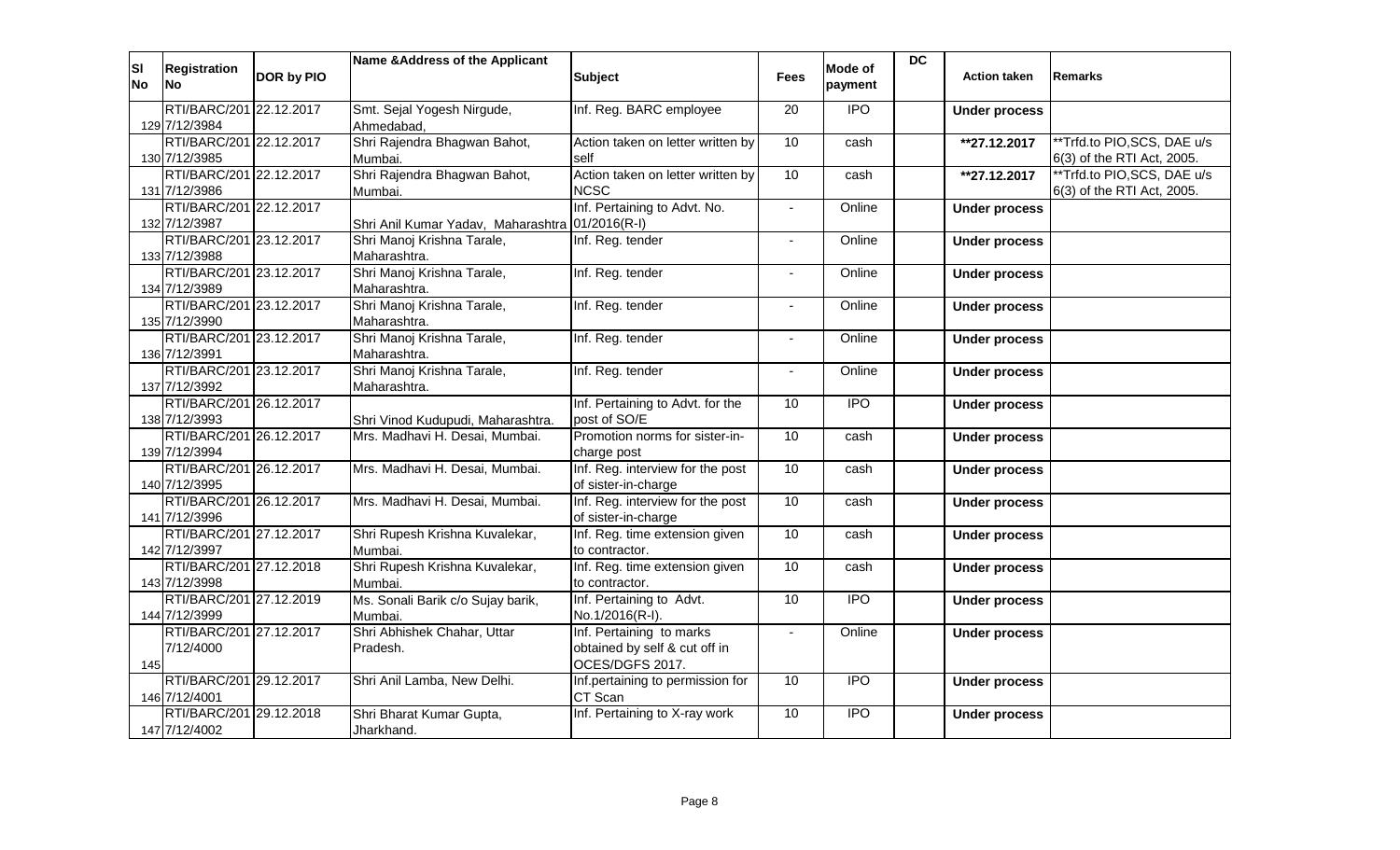## **FIRST APPEAL**

| SI           |                                      | DOR by PIO | Name & Address of the Applicant         | <b>Subject</b>                             | <b>Action taken</b> | <b>Disposal of Appeal</b>                                | <b>Remarks</b>     |
|--------------|--------------------------------------|------------|-----------------------------------------|--------------------------------------------|---------------------|----------------------------------------------------------|--------------------|
| <b>No</b>    | <b>Registration</b>                  |            |                                         |                                            |                     |                                                          |                    |
|              | No                                   |            |                                         |                                            |                     |                                                          |                    |
| $\mathbf{1}$ | RTI/BARC/201 07.04.2017              |            | Shri. Kunal Mohan Birwadkar,            | Inf. Reg. work orders                      | 11.05.2017          | Appeal recd. on 12.06.2017.                              |                    |
|              | 7/04/3638                            |            | Mumbai.                                 |                                            |                     | Under process                                            |                    |
|              |                                      |            |                                         |                                            |                     |                                                          |                    |
|              | RTI/BARC/201 07.04.2017<br>7/04/3637 |            | Shri. Kunal Mohan Birwadkar,<br>Mumbai. | Inf. Reg. procurement of<br>materials.     | 11.05.2017          | Appeal recd. on 12.06.2017.<br><b>Under Process</b>      |                    |
|              |                                      |            |                                         |                                            |                     |                                                          |                    |
| 3            | RTI/BARC/201 24.05.2017              |            | Shri. Ram Bachan, Maharashtra.          | Copies of APAR of self                     | 08.06.2017          | Appeal recd. on 23.06.2017.                              | Inf. Prov. As per  |
|              | 7/05/3717                            |            |                                         |                                            |                     | Disposed of on 16.10.2017                                | Appellate order on |
|              |                                      |            |                                         |                                            |                     |                                                          | 23.10.2017         |
| 4            | RTI/BARC/201 01.06.2017              |            | Shri. Ram Bachan, Palghar               | Rect. Of candidates to the                 | 06.07.2017          | Appeal recd. on 18.07.2017.                              |                    |
|              | 7/06/3727                            |            |                                         | higher post                                |                     | <b>Under Process</b>                                     |                    |
|              |                                      |            |                                         |                                            |                     |                                                          |                    |
| 5            | RTI/BARC/201 30.06.2017<br>7/06/3756 |            | Shri. Shashi kant, Mumbai               | Copy of APAr of self.                      | 03.08.2017          | Appeal recd. On 23.08.2017.<br>Disposed of on 10.11.2017 |                    |
|              |                                      |            |                                         |                                            |                     |                                                          |                    |
| 6            | RTI/BARC/201 26.07.2017              |            | Dr. Himanshu Dadlani, New               | Inf. Reg. rect. For the post of 21.08.2017 |                     | Appeal recd. On 28.08.2017.                              |                    |
|              | 7/07/3798                            |            | Delhi.                                  | <b>Medical Officer</b>                     |                     | Disposed of on 13.10.2017                                |                    |
|              |                                      |            |                                         |                                            |                     |                                                          |                    |
| 7            | RTI/BARC/201 01.08.2017              |            | Shri. Sanjiban De, Mumbai               | Reg. sanction of BSU leave                 | 23.08.2017          | Appeal recd. On 31.08.2017.                              |                    |
|              | 7/08/3808                            |            |                                         |                                            |                     | Disposed of on 10.10.2017                                |                    |
|              |                                      |            |                                         |                                            |                     |                                                          |                    |
|              |                                      |            |                                         |                                            |                     |                                                          |                    |
| 8            | RTI/BARC/201 19.07.2017              |            | Shri. Shashi kant, Mumbai               | Inf. Reg. legal cases                      | 21.08.2017          | Appeal recd. On 01.09.2017.                              |                    |
|              | 7/07/3788                            |            |                                         |                                            |                     | Disposed of on 26.10.2017                                |                    |
|              |                                      |            |                                         |                                            |                     |                                                          |                    |
| 9            | RTI/BARC/201 28.07.2017              |            | Shri. Ram Bachan, Palghar               | To provide copies of inward                | *24.08.2017         | Appeal recd. On 05.09.2017.                              |                    |
|              | 7/07/3803                            |            |                                         | outward registers                          |                     | Disposed of on 16.10.2017                                |                    |
|              |                                      |            |                                         |                                            |                     |                                                          |                    |
|              |                                      |            |                                         |                                            |                     |                                                          |                    |
| 10           | RTI/BARC/201 22.08.2017              |            | Shri. Sanjiban De, Mumbai               | info reg. action taken status              | 04.09.2017          | Appeal recd. On 08.09.2017.<br>Disposed of on 13.10.2017 |                    |
|              | 7/08/3836                            |            |                                         | on BARCOA letter                           |                     |                                                          |                    |
|              |                                      |            |                                         |                                            |                     |                                                          |                    |

**Quaterly Report on Implementation of RTI for the period from 01.10.2017 to 31.12.2017**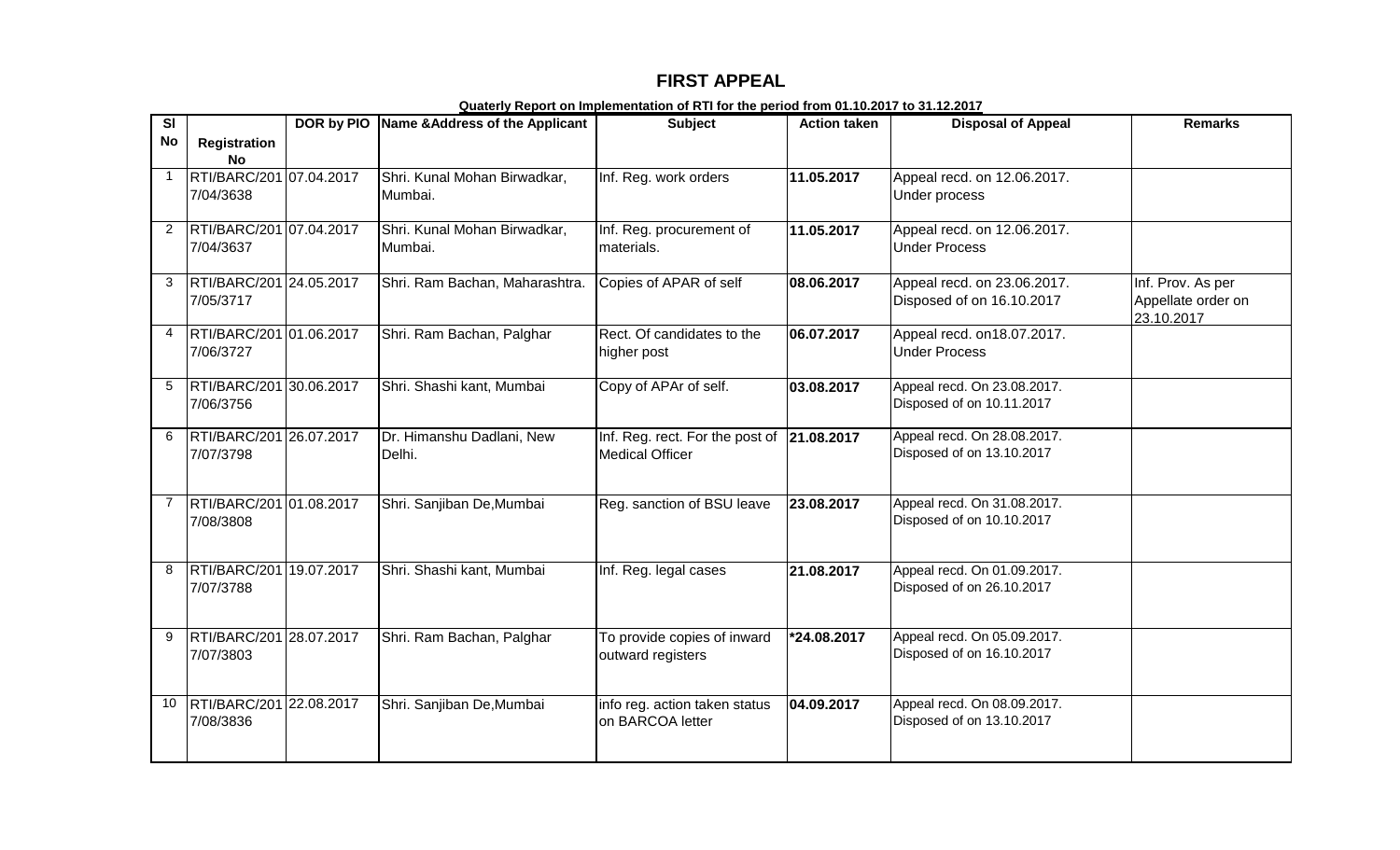| SI        |                            | DOR by PIO Name & Address of the Applicant | <b>Subject</b>                                   | <b>Action taken</b> | <b>Disposal of Appeal</b>                                | <b>Remarks</b>           |
|-----------|----------------------------|--------------------------------------------|--------------------------------------------------|---------------------|----------------------------------------------------------|--------------------------|
| <b>No</b> | <b>Registration</b>        |                                            |                                                  |                     |                                                          |                          |
|           | <b>No</b>                  |                                            |                                                  |                     |                                                          |                          |
| 11        | RTI/BARC/201 09.08.2017    | Shri. Rakesh Kumar Krail,                  | Recogition of courses                            | 31.08.2017          | Appeal recd. On 11.09.2017.                              |                          |
|           | 7/08/3816                  | Chandigarh.                                |                                                  |                     | Disposed of on 26.10.2017                                |                          |
|           |                            |                                            |                                                  |                     |                                                          |                          |
|           | 12 RTI/BARC/201 04.09.2017 | Shri. Shashi kant, Mumbai                  | certified copies of documents <b>*20.09.2017</b> |                     | Appeal recd. On 25.09.2017.                              |                          |
|           | 7/09/3851                  |                                            |                                                  |                     | Disposed of on 26.10.2017                                |                          |
|           |                            |                                            |                                                  |                     |                                                          |                          |
|           |                            |                                            |                                                  |                     |                                                          |                          |
| 13        | RTI/BARC/201 24.08.2017    | Shri D J Dutta Ray, Tamil Nadu             | info. Reg. declared                              | 22.09.2017          | Appeal recd. On 03.10.2017.                              |                          |
|           | 7/08/3841                  |                                            | qualification at the time of                     |                     | Disposed of on 10.11.2017                                |                          |
|           |                            |                                            | joining BARC Training School                     |                     |                                                          |                          |
|           |                            |                                            |                                                  |                     |                                                          |                          |
| 14        | RTI/BARC/201 12.09.2017    | Shri Manjeesh Kumar Singh, UP              | Inf. Reg. panel hospitals of                     | 04.10.2017          | Appeal recd. On 05.10.2017.                              |                          |
|           | 7/09/3860                  |                                            | <b>BARC</b> in Mumbai                            |                     | Disposed of on 23.11.2017                                |                          |
|           |                            |                                            |                                                  |                     |                                                          |                          |
|           | 15 RTI/BARC/201 18.08.2017 | Shri. Chandan Hazra, Kolkatta              | Inf. Re.g compassionate                          | 11.09.2017          | Appeal recd. On 17.10.2017.                              |                          |
|           | 7/08/3826                  |                                            | appointment                                      |                     | Disposed of on 10.11.2017                                |                          |
|           |                            |                                            |                                                  |                     |                                                          |                          |
|           |                            |                                            |                                                  |                     |                                                          |                          |
| 16        | RTI/BARC/201 21.09.2017    | Shri Shahzad Ahmed, Haridwar               | Inf. Regarding CHSS facility                     | 10.10.2017          | Appeal recd. On 17.10.2017.                              | Inf. Prov. On 23.11.2017 |
|           | 7/09/3878                  |                                            |                                                  |                     | Disposed of on 20.11.2017                                |                          |
|           |                            |                                            |                                                  |                     |                                                          |                          |
|           |                            |                                            |                                                  |                     |                                                          |                          |
|           | 17 RTI/BARC/201 13.09.2017 | Shri Sanjiban De, Maharashtra              | Inf. Reg. BARCOA                                 | 06.10.2017          | Appeal recd. On 17.10.2017.<br>Disposed of on 15.12.2017 |                          |
|           | 7/09/3861                  |                                            |                                                  |                     |                                                          |                          |
|           |                            |                                            |                                                  |                     |                                                          |                          |
| 18        | RTI/BARC/201 15.09.2017    | Shri Sanjiban De, Maharashtra              | Inf. Reg. BARCOA                                 | 10.10.2017          | Appeal recd. On 17.10.2017.                              |                          |
|           | 7/09/3862                  |                                            |                                                  |                     | Disposed of on 21.11.2017                                |                          |
|           |                            |                                            |                                                  |                     |                                                          |                          |
|           |                            |                                            |                                                  |                     |                                                          |                          |
| 19        | RTI/BARC/201 22.08.2017    | Shri Sanjiban De, Maharashtra              | info reg. action taken status                    | 11.09.2017          | Appeal recd. On 17.10.2017.                              |                          |
|           | 7/08/3835                  |                                            | on BARCOA letter & copy of                       |                     | Disposed of on 15.12.2017                                |                          |
|           |                            |                                            | order                                            |                     |                                                          |                          |
| 20        | RTI/BARC/201 26.09.2017    | Shri Shashi Kant, Maharashtra              | Ing. Pertainng to legal                          | 25.10.2017          | Appeal recd. On 02.11.2017.                              |                          |
|           | 7/09/3886                  |                                            | documents                                        |                     | Disposed of on 11.12.2017                                |                          |
|           |                            |                                            |                                                  |                     |                                                          |                          |
|           |                            |                                            |                                                  |                     |                                                          |                          |